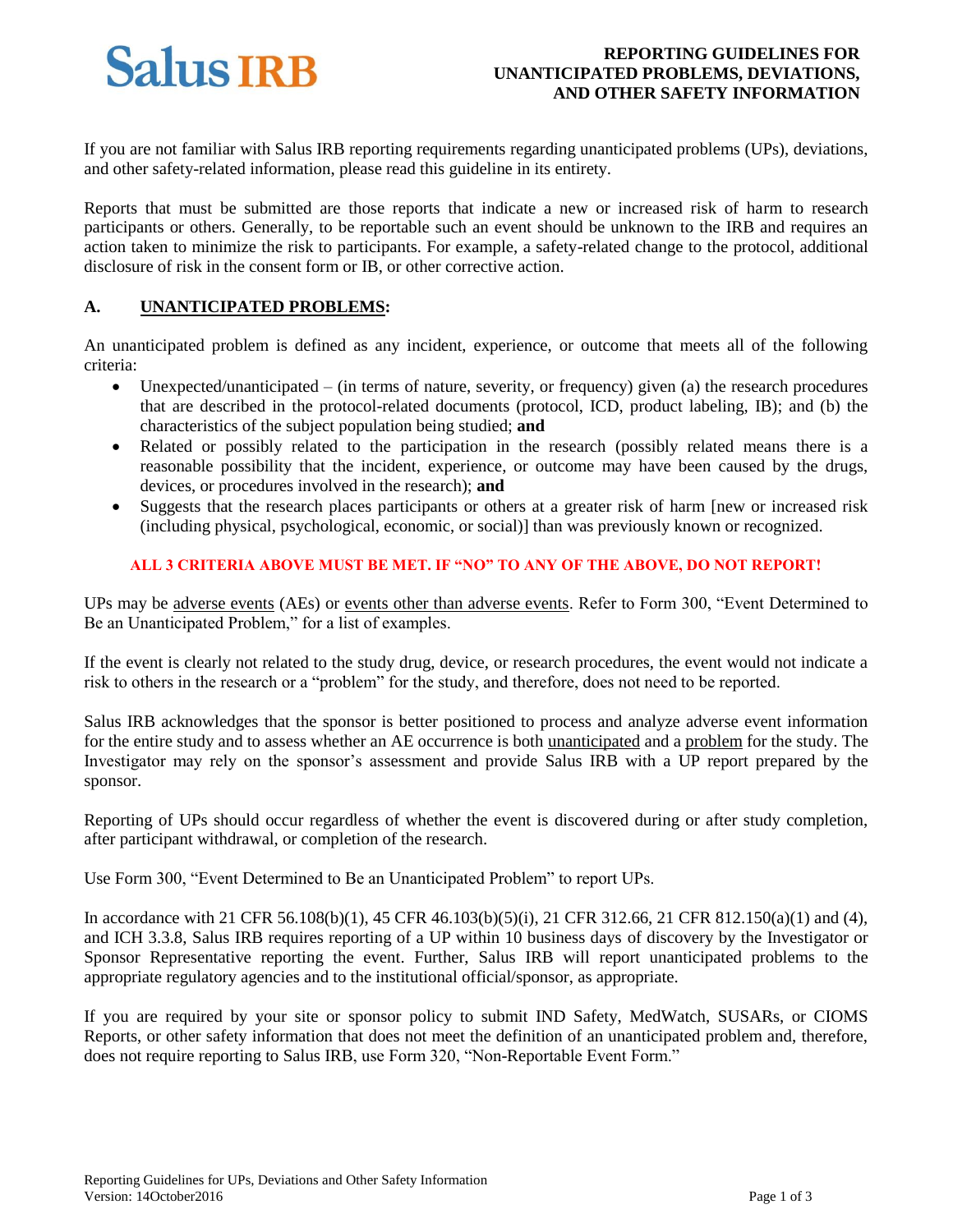

## **B. PROTOCOL DEVIATIONS:**

## **1. Unplanned Protocol Deviations:**

Unplanned protocol deviations are those that have already occurred, may adversely affect the rights, safety or welfare of research participants or others, and that meet the definition of an unanticipated problem (i.e., involves risks to participants or others), for which you did not seek Salus IRB pre-approval.

All unplanned protocol deviations are both related and unexpected. Assess increased risk of harm, which may require an action, to determine whether the deviation is significant and requires reporting.

A significant/major unplanned protocol deviation is defined as an accidental or unintentional change from the IRB-approved protocol that involved a new or increased risk to one or more research participants, adversely affects the rights, safety or welfare of one or more participants, or significantly affects the conduct of the study. Significant/major unplanned protocol deviations are unanticipated problems. Refer to Form 300, "Event Determined to Be an Unanticipated Problem," for a list of examples.

Use Form 300, "Event Determined to Be an Unanticipated Problem," to report unplanned protocol deviations that are significant/major.

A minor unplanned protocol deviation is defined as an accidental or unintentional deviation from the IRB-approved protocol, which does not meet the definition of significant/major unplanned protocol deviation. Refer to Form 320, "Non-Reportable Event Form" for a list of examples.

Salus IRB does not require reporting of minor unplanned protocol deviations. If you are required by your site or sponsor policy to submit minor protocol deviations, use Form 320, "Non-Reportable Event Form."

## **2. Planned Protocol Deviations:**

A planned protocol deviation is a prospective, intentional deviation from the IRB-approved protocol.

## FDA and DHHS Regulated Research

#### Drugs/Biologics

For research conducted under an Federalwide Assurance (FWA), is federally funded, or involves a drug or biologic, Salus IRB policy is in accordance with 21 CFR 56.108(a)(3) and (4), 21 CFR 312.66, 45 CFR 46.103(b)(4)(iii), ICH 3.3.7, and ICH 3.3.8, where all changes in research activity (or planned protocol deviations) must be submitted to Salus IRB for review and approval prior to implementation, except where necessary to eliminate an apparent immediate hazard or when the change(s) involve(s) only logistical issues or other administrative aspects of the study.

#### Devices

For research involving a device which is not conducted under an FWA or is not federally funded, Salus IRB policy is in accordance with 21 CFR  $56.108(a)(3)$  and (4), 21 CFR  $812.150(a)(4)$ , ICH 3.3.7, and ICH 3.3.8, where only those planned protocol deviations that may adversely affect the rights, safety, or welfare of subjects or affect the conduct of the study, must be submitted to Salus IRB for review and approval prior to implementation, except where necessary to eliminate an apparent immediate hazard or when the change(s) involve(s) only logistical issues or other administrative aspects of the study.